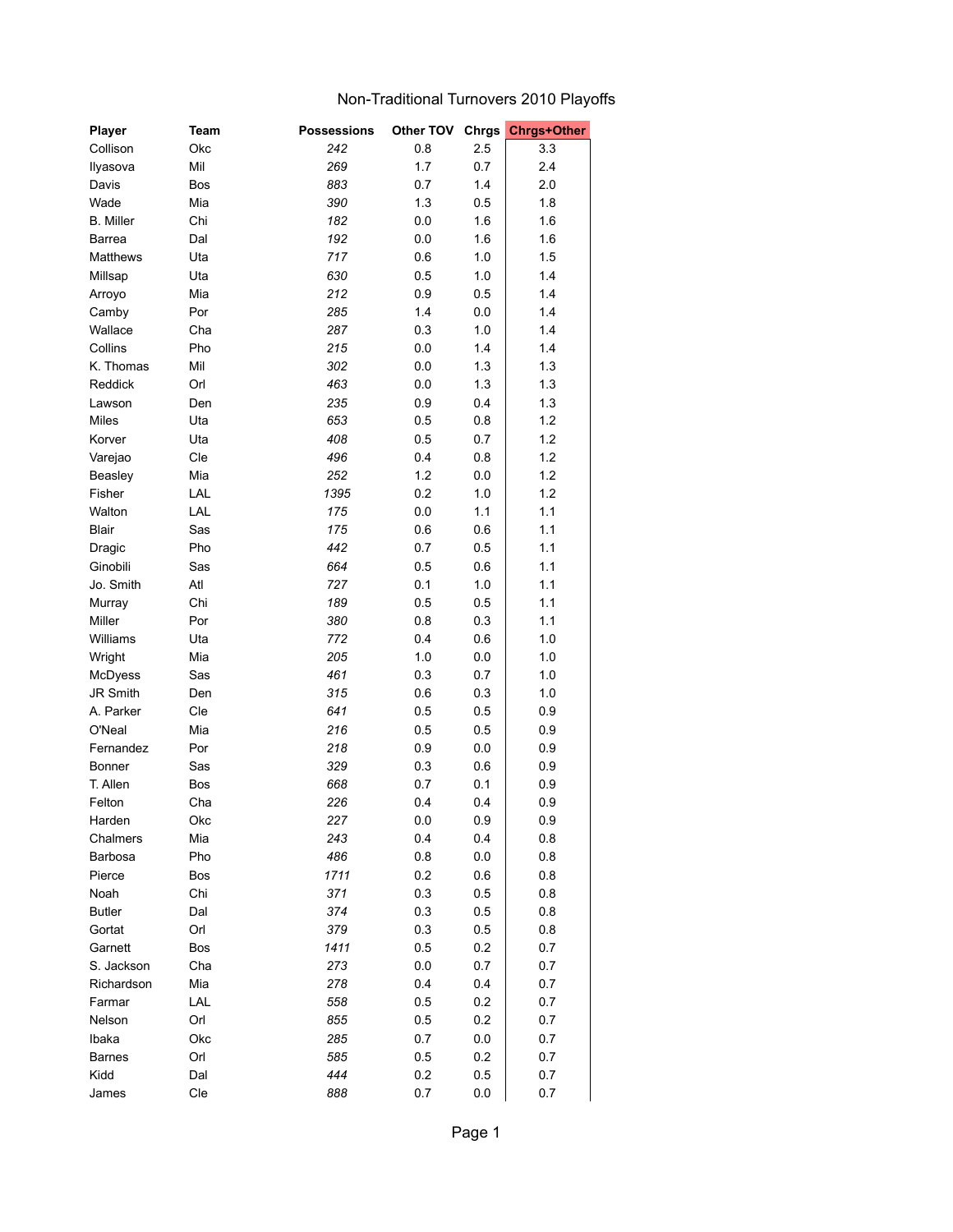## Non-Traditional Turnovers 2010 Playoffs

| Roy            | Por        | 150  | 0.0 | 0.7     | 0.7 |
|----------------|------------|------|-----|---------|-----|
| Perkins        | Bos        | 1059 | 0.4 | 0.3     | 0.7 |
| <b>Bayless</b> | Por        | 303  | 0.3 | 0.3     | 0.7 |
| Robinson       | <b>Bos</b> | 231  | 0.6 | 0.0     | 0.6 |
| Stoudemire     | Pho        | 1105 | 0.1 | 0.5     | 0.6 |
| Terry          | Dal        | 316  | 0.6 | 0.0     | 0.6 |
| J. Howard      | Por        | 158  | 0.6 | 0.0     | 0.6 |
| Nene           | Den        | 332  | 0.3 | 0.3     | 0.6 |
| R. Wallace     | Bos        | 753  | 0.5 | 0.1     | 0.6 |
| Hill           | Pho        | 857  | 0.2 | 0.4     | 0.6 |
| Price          | Uta        | 173  | 0.0 | 0.6     | 0.6 |
| Gasol          | LAL        | 1685 | 0.2 | 0.4     | 0.6 |
| Hinrich        | Chi        | 387  | 0.5 | 0.0     | 0.5 |
| Deng           | Chi        | 399  | 0.0 | 0.5     | 0.5 |
| J. Richardson  | Pho        | 1004 | 0.3 | 0.2     | 0.5 |
| Martin         | Den        | 408  | 0.5 | 0.0     | 0.5 |
| Rondo          | <b>Bos</b> | 1795 | 0.4 | 0.1     | 0.5 |
| Green          | Okc        | 423  | 0.0 | 0.5     | 0.5 |
| M. Williams    | Cle        | 848  | 0.4 | 0.1     | 0.5 |
| Nowitzki       | Dal        | 424  | 0.5 | 0.0     | 0.5 |
| Ge. Hill       | Sas        | 649  | 0.3 | 0.2     | 0.5 |
| Durant         | Okc        | 433  | 0.5 | 0.0     | 0.5 |
| Artest         | LAL        | 1553 | 0.4 | 0.1     | 0.5 |
| Odom           | LAL        | 1231 | 0.3 | 0.2     | 0.4 |
| Anderson       | Den        | 229  | 0.4 | 0.0     | 0.4 |
| Dudley         | Pho        | 711  | 0.3 | 0.1     | 0.4 |
| Amundson       | Pho        | 359  | 0.1 | 0.3     | 0.4 |
| Sefalosha      | Okc        | 241  | 0.0 | 0.4     | 0.4 |
| Jamison        | Cle        | 727  | 0.3 | 0.1     | 0.4 |
| R. Allen       | Bos        | 1700 | 0.2 | 0.2     | 0.4 |
| Kristic        | Okc        | 246  | 0.4 | 0.0     | 0.4 |
| Anthony        | Den        | 501  | 0.4 | 0.0     | 0.4 |
| Howard         | Orl        | 889  | 0.3 | 0.1     | 0.4 |
| Batum          | Por        | 255  | 0.4 | 0.0     | 0.4 |
| Haywood        | Dal        | 256  | 0.4 | 0.0     | 0.4 |
| M. Evans       | Atl        | 262  | 0.4 | 0.0     | 0.4 |
| Haslem         | Mia        | 265  | 0.0 | 0.4     | 0.4 |
| Marion         | Dal        | 273  | 0.4 | 0.0     | 0.4 |
| Webster        | Por        | 278  | 0.4 | 0.0     | 0.4 |
| Carter         | Orl        | 857  | 0.4 | 0.0     | 0.4 |
| Frye           | Pho        | 811  | 0.3 | 0.0     | 0.3 |
| Horford        | Atl        | 676  | 0.0 | 0.3     | 0.3 |
| Nash           | Pho        | 1018 | 0.2 | 0.1     | 0.3 |
| <b>Bryant</b>  | LAL        | 1701 | 0.1 | 0.2     | 0.3 |
| Fesenko        | Uta        | 346  | 0.0 | 0.3     | 0.3 |
| Johnson        | Atl        | 772  | 0.3 | 0.0     | 0.3 |
|                |            | 776  |     |         |     |
| Boozer         | Uta        |      | 0.3 | 0.0     | 0.3 |
| <b>Billups</b> | Den        | 408  | 0.2 | 0.0     | 0.2 |
| Aldridge       | Por        | 417  | 0.2 | 0.0     | 0.2 |
| Lewis          | Orl        | 915  | 0.0 | 0.2     | 0.2 |
| S. O'Neal      | Cle        | 472  | 0.2 | $0.0\,$ | 0.2 |
| Pietrus        | Orl        | 504  | 0.0 | 0.2     | 0.2 |
| Stackhouse     | Mil        | 253  | 0.2 | 0.0     | 0.2 |
| <b>Bibby</b>   | Atl        | 507  | 0.2 | 0.0     | 0.2 |